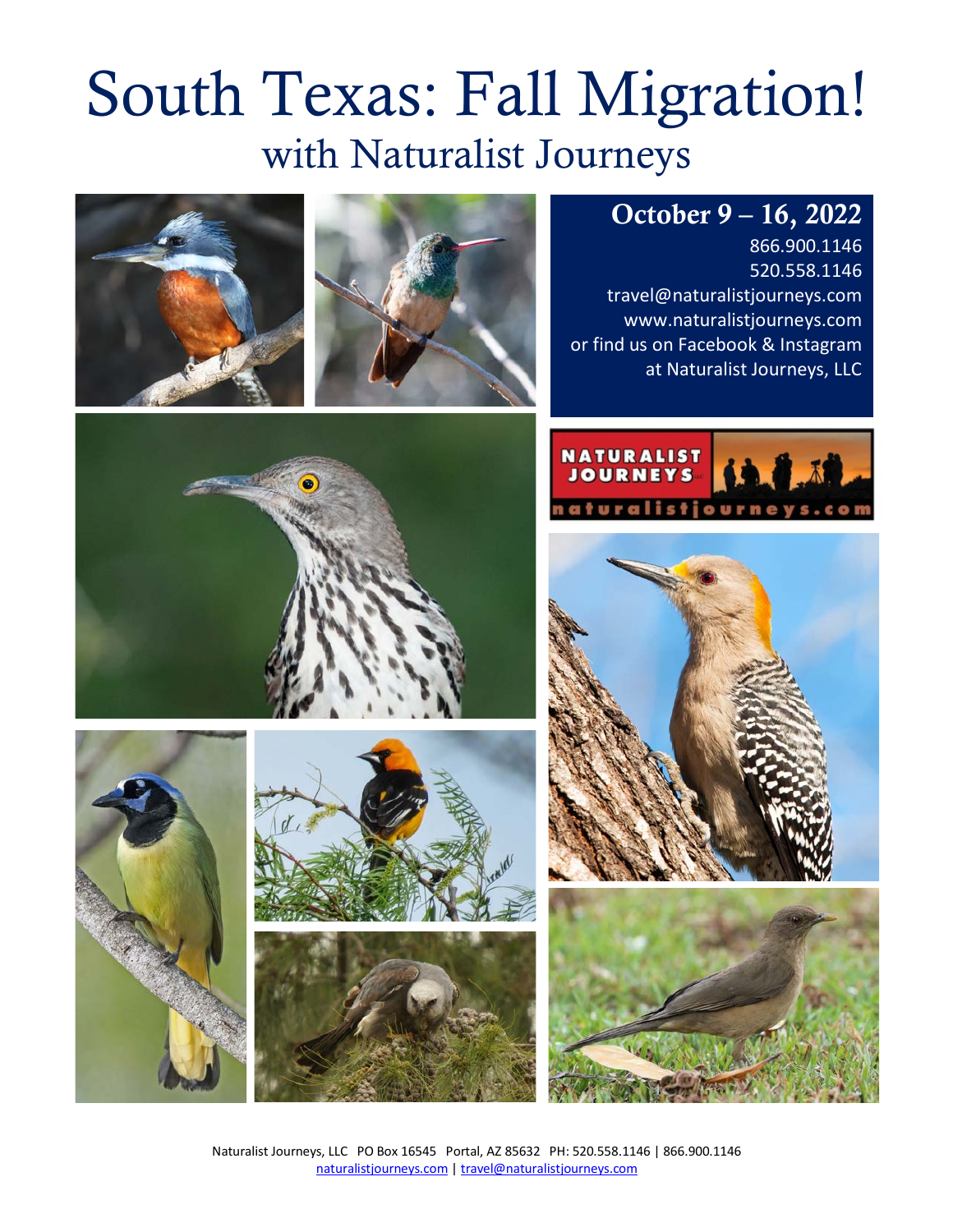

#### Tour Highlights

- Search for Pauraques, Clay-colored Thrushes, Long-billed Thrashers, Olive Sparrows and other regional specialties at the World birding Centers of Santa Ana NWR, Estero Llano Grande SP, Bentsen-Rio Grande SP at a time, following the breeding season, when their populations are at their peak
- Experience the sights and sounds of hundreds of Red-crowned Parrots as they come into roost in Brownsville
- Visit the wetlands and coastal grasslands of Cameron County for shorebirds, waders, Least Grebe, Green and Ringed Kingfishers, Whitetailed Hawk, and Aplomado Falcon
- Marvel at the beauty of some of the over 300 species of butterflies that have been recorded in the Valley at gardens at the National Butterfly Center and elsewhere
- Take delight in close views of Green Jays, Greater Kiskadees, Altamira Orioles, and other photogenic species at feeders throughout the Valley
- Watch a myriad of waders and shorebirds while being entertained by playful dolphins on a boat tour of Aransas Bay
- Learn a little about the fascinating history of South Texas while travelling through the ranchlands of King and Kenedy Counties

#### Tour Summary

8-Day / 7-Night South Texas Birding & Nature Tour \$2390 from McAllen, TX, Departing Corpus Christi, TX Arrival Airport is McAllen Miller International (MFE); departure Airport is Corpus Christi International (CRP)

*"Plenty of birds plus a great experienced leader equals an unequalled Rio Grande safari."*  ― Chase Davies

South Texas is one of the great birding destinations in the United States, and for good reason. Due to its proximity to the humid tropics of Mexico, the subtropical woodlands of the Rio Grande Valley boast over two dozen tropical bird species that spill across the border, from chachalacas to pauraques. Here, colorful Great Kiskadee and personable Green Jay mingle with temperate species. These tropical species occur nowhere else in the United States.

We explore three of South Texas' most productive regions: coastal lagoons and shallow wetlands that throng with thousands of shorebirds, and waders; subtropical savannas and riparian woodlands of the Lower Rio Grande Valley with their decidedly tropical species like Hook-billed Kite and Altamira Oriole; and migrant hotspots of Corpus Christi and the Coastal Bend.

This tour has been specially times to coincide with the height of the fall migration of raptors and other neotropical species in South Texas. It concludes with a full day and part of a morning at Hawk Watch International's annual Celebration of Flight at Hazel Bazemore Park in Corpus Christi–the site of the largest raptor migration in the U.S.

Additionally, over 300 species of butterflies have been recorded in the Lower Rio Grande Valley. As many of the sites we visit have plantings to attract butterflies, we should see a diversity of these delightful creatures, as well as some of the nearly 100 species of dragonflies and damselflies found in the area.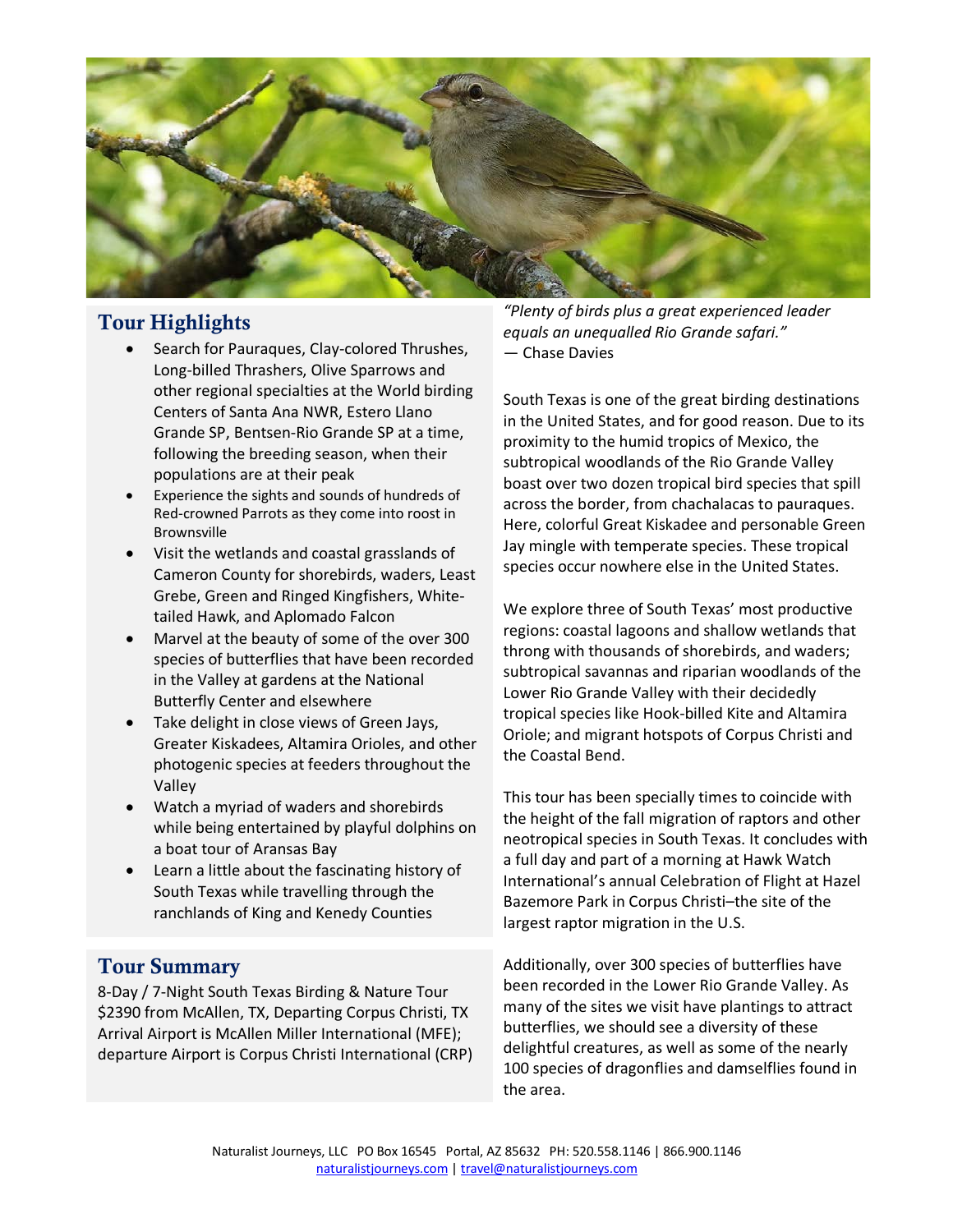

# Sun., Oct. 9 Arrival in McAllen

Welcome to one of America's top birding hotspots, often referred to as the Texas Tropics where warm air, fresh breezes, and brilliant blooms let you know you've reached an exotic realm without ever leaving the USA!

For a group pick-up, please plan to arrive at McAllen International Airport (MFE) no later than 1:00 PM. If you must arrive later, let us know in advance so that we can make special arrangements to meet you.

From the airport, we head east for some relaxed birding in the delightful grounds of the Frontera Audubon Society in the heart of Weslaco. The 15 acres of Tamaulipan forest, thorn-scrub, and wetlands here are a microcosm of local habitats that, with the added attractions of bird-feeding stations and butterfly gardens. provide a wonderful introduction to Valley birding. They are a haven for regional specialties such as flamboyant Great Kiskadees, Green Jays, Buff-bellied Hummingbirds, and Black-bellied Whistling-Ducks, as well as warblers and other neotropical migrants.

After checking into the renowned Alamo Inn, we enjoy dinner at one of our favorite restaurants and the opportunity to get acquainted with your guide and fellow traveling companions. *Accommodations at the Inn at the Alamo Inn, Alamo, TX (D)* 

# Mon., Oct. 10 Bentsen-Rio Grande Valley State Park | National Butterfly Center | Anzalduas County Park

Today we visit Bentsen-Rio Grande Valley State Park, one of the Valley's World Birding Center sites. Bentsen protects an array of forest, thorn-scrub, and mesquite habitats that support most of the Valley's special birds, including Plain Chachalaca, Gray Hawk, Altamira Oriole, White-tipped Dove, and Golden-fronted Woodpecker. We shall also spend some time at Bentsen's hawk watch in the hope of migrating raptors and perhaps even a Hook-billed Kite.

After a picnic lunch, we could, if there is interest, visit the gardens at the North American Butterfly Association's (NABA) National Butterfly Center, only a few minutes from Bentsen. During its short existence this site has already produced a huge number of butterfly species, including several first U.S. records. A feeding station often attracts Plain Chachalacas, Altamira Orioles, Olive Sparrows, and Long-billed Thrashers.

We then visit Anzalduas County Park with its Spanish moss-clad live oak trees and grasslands on the banks of the Rio Grande. Gray Hawk, Cave Swallow, Ringed Kingfisher, and Vermilion Flycatcher are some of our target species here, as well as the possibility of migrating raptors and passerines.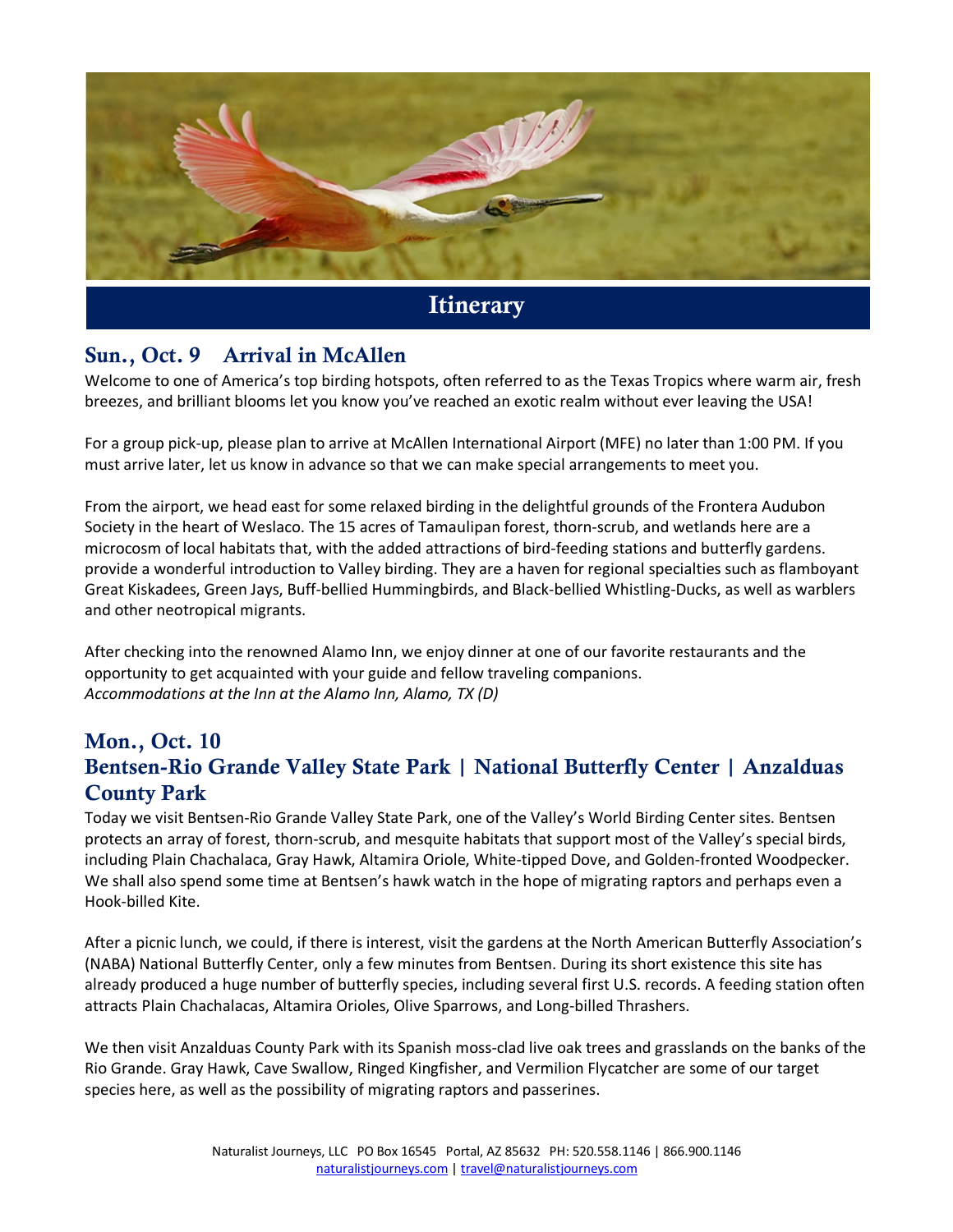

Nearby McAllen has a regular evening roost of Green Parakeets that sometimes number in the hundreds; we may visit their roosting area before dinner at a Mexican restaurant just across from our Inn. *Accommodations at the Alamo Inn (B,L,D)*

### Tues., Oct. 11 Santa Ana NWR | Estero Llano Grande State Park

This morning we head towards Santa Ana National Wildlife Refuge, which protects 2,000 acres in the heart of the Rio Grande Valley Wildlife Corridor. With some 350 species of birds recorded, many birders regard this reserve as the highlight of a South Texas visit. Extensive trails allow exploration of wetlands, fields, and thornscrub habitats. We listen for the boisterous calls of Couch's Kingbird and Great Kiskadee, as well as the repeated whistle of the diminutive Northern Beardless-Tyrannulet. To get eye-level views of Gray Hawk and a chance at seeing the rare Hook-billed Kite, there is the option of going up the hawk watch tower.

At red-flowering Turk's Caps we check for Buff-bellied and other hummingbirds. Least Grebe may cruise the small ponds as a Green Kingfisher hunts from an overhanging branch, while we keep our eyes open for Sora, White & White-faced Ibises, Neotropic Cormorant, and migrating shorebirds.

From one of the oldest reserves in the valley, we then visit one of the newest: Estero Llano Grande State Park in Weslaco. Amazingly, it has already accrued a bird list almost as impressive as that of its older cousin. It offers a wonderful variety of wetland and woodland habitats with plenty of easy walking trails that attract more birders than just about anywhere else in the valley. Some of the species we look for here include Fulvous Whistling-Duck, Yellow-crowned Night-Heron, White-tailed Kite, Common Pauraque, Green Kingfisher, and Clay-colored Thrush.

The Rancho Viejo Country Club and Resort is conveniently situated just west of Brownsville. Well-appointed guest houses and delectable on-site dining options offer the chance to unwind after birding. The attractive grounds feature a number of resacas (former channels of the Rio Grande, now oxbow lakes) with birds including Black-bellied Whistling-Duck, Golden-fronted Woodpecker, Inca Dove, Tropical Kingbird, and Green Jay. *Accommodations at Rancho Viejo Country Club and Resort (B,L,D)*

### Wed., Oct. 12 Old Port Isabel Road | Laguna Atascosa NWR | South Padre Island

After breakfast, we drive straight to Old Port Isabel Road in search of White-tailed and Harris's Hawks, Cassin's Sparrow, and especially Aplomado Falcon. Extirpated by the 1950s from much of its original range in the United States, this elegant falcon is making a comeback in this part of the world due to reintroduction efforts by the Peregrine Fund. On the way to Laguna Atascosa National Wildlife Refuge, we stop at the Bayview resacas; here we have a great chance of Anhinga, Neotropic Cormorant, Green and Ringed Kingfishers, and other wetland species.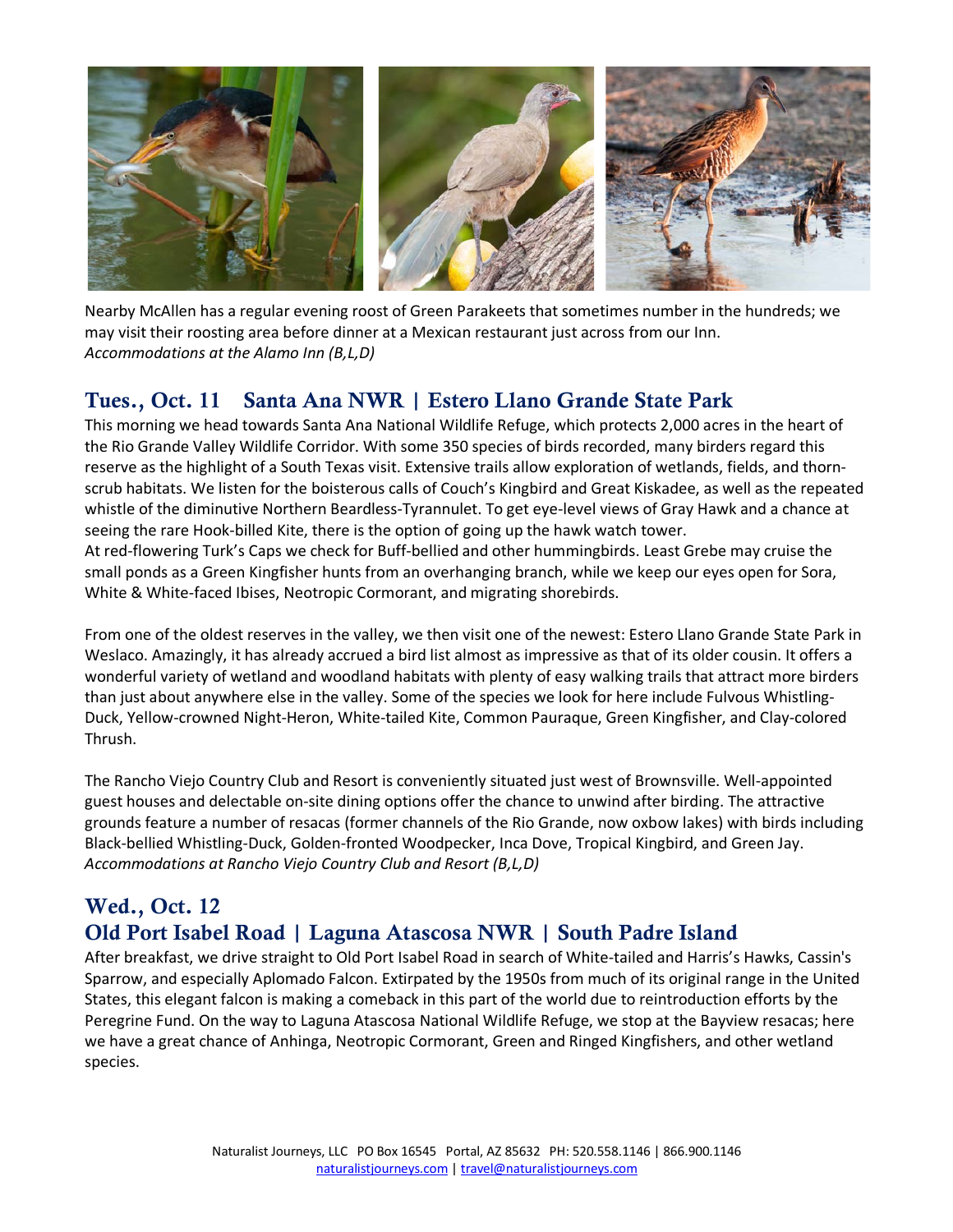

Lying on the western shore of the Laguna Madre, the Laguna Atascosa protects over 65,000 acres of coastal habitats. More than 400 species of birds have been recorded here, including nesting Aplomado Falcons. At the visitor center and nearby trails, we check out the feeders for close-up views of Green Jay, Long-billed Thrasher, Olive Sparrow, and perhaps a herd of Javelina (Peccary). With luck, we may also encounter Coyote, Bobcat, Nine-banded Armadillo, Texas Tortoise, or even (but very improbably!) an Ocelot.

We then head east to South Padre Island, stopping on the way to walk the nature trail at Laguna Vista for migrating hummingbirds and warblers. The trees and bushes by the South Padre Island Convention Center and the contiguous Birding and Nature Center are the best places in the Valley for seeing migrants in September, and the boardwalks there cross both fresh and saltwater wetlands that can provide spectacular views of such normally secretive birds as Clapper and Virginia Rails.

There are many other species to see here, including Reddish Egret, and Tricolored and Little Blue Herons, Black Skimmer, Sandwich Tern, Brown and American White Pelicans, American Avocet, and a plethora of other shorebirds, terns, and waders. We also hope to find Piping Plover - one of the country's most threatened shorebirds.

Following the island visit, we head back to Brownsville, which has the largest parrot roost in South Texas and, if everyone's not too tired after a full day of birding, we could fit in a visit to the roost before dinner. There are sometimes as many as 300 individuals of these colorful (and noisy!) birds roosting together. Red-crowned Parrots are the most numerous, but Red-lored, White-fronted, Yellow-headed, and Lilac-crowned Parrots are all possible.

*Accommodations at the Rancho Viejo Country Club and Resort (B,L,D)* 

#### Thurs., Oct. 13 Blucher Park | N. Padre & Mustang Islands | Port Aransas

This morning we head north on our journey of some 200 miles to Fulton by way of North Padre and Mustang Islands. The first two hours or so cross some of the historic ranchlands of South Texas, including parts of the King and Kenedy Ranches. We'll keep an eye out particularly for raptors, including Crested Caracara and White-tailed Hawk, as well as White-tailed Deer, exotic Nilgai antelopes, and other wildlife.

In Corpus Christi, we spend some time birding the migrant hotspots of Blucher Park and Packery Channel before lunch at Snoopy's Pier and an afternoon of birding on Mustang Island and Port Aransas. These have some of the most productive birding sites in South Texas with chances of Piping and Snowy Plovers on the salt-flats, Purple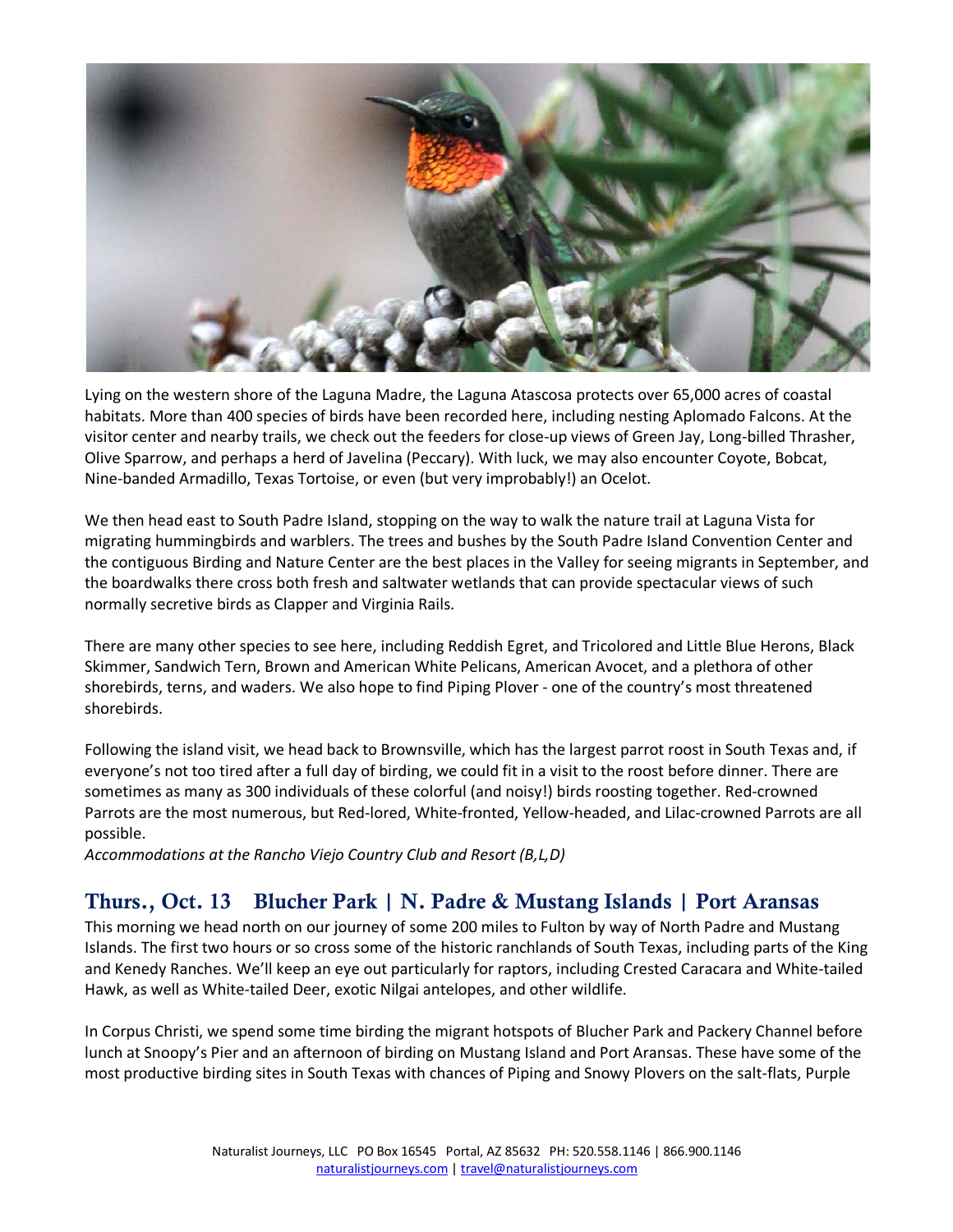

Gallinules and Least Bitterns in the freshwater marshes, and a variety of warblers and other migrants in the wooded areas.

We then catch the ferry to the mainland on our way to our Inn in Fulton and a dinner of local seafood, with perhaps a brief stop for intimate views of roosting Black Skimmers at Rockport Beach Park on the way. *Accommodations at the Inn at Fulton Harbor (B,L,D)*

## Fri., Oct. 14 Rockport | Goose Island State Park | Aransas Bay Boat Tour

After breakfast, we visit one or two birding places in Rockport in the hope of coming across concentrations of the many Ruby-throated Hummingbirds migrating through the area at this time. We then drive north across Copano Bay to Goose Island State Park, one of the primary migrant hotspots in the region, looking particularly for migrating warblers, flycatchers, and other passerines. Non-avian creatures we may encounter include Texas Coral Snake, White-tailed Deer, Javelina (Peccary), and Nine-banded Armadillo. With luck, we may see a Bobcat.

After lunch, we take a boat tour of Aransas Bay in the celebrated 'Skimmer'. While on the boat we look for several species of herons, egrets, and even Roseate Spoonbill. Captain Tommy guides us, aiming to get within close range of these remarkable creatures. With everyone alert on deck, we often find Long-billed Curlew, American Oystercatcher, Seaside Sparrow, and Mottled Duck, as well as a number of other waterfowl and shorebirds. With luck we shall be accompanied on our trip by playful dolphins. *Accommodations at the Inn at Fulton Harbor (B,L,D)*

#### Sat., Oct. 15 Hazel Bazemore County Park | Corpus Christi

After an early breakfast we head for Hazel Bazemore County Park in Corpus Christi. This is the site of the preeminent hawk watch in the U.S.–and the only one to have recorded more than a million raptors in a single season. This is the weekend of Hawk Watch International's annual Celebration of Flight at the Park so, as well as the thrill of witnessing raptor migration, we will also have the chance to participate in the festivities and meet some of the country's leading raptor experts. Most of the raptors we see are likely to be Broad-winged Hawks, with lesser numbers of Mississippi Kites and perhaps Swainson's Hawks. More unusual species recorded here at this time last year included Golden Eagle, Swallow-tailed Kite, and Zone-tailed Hawk.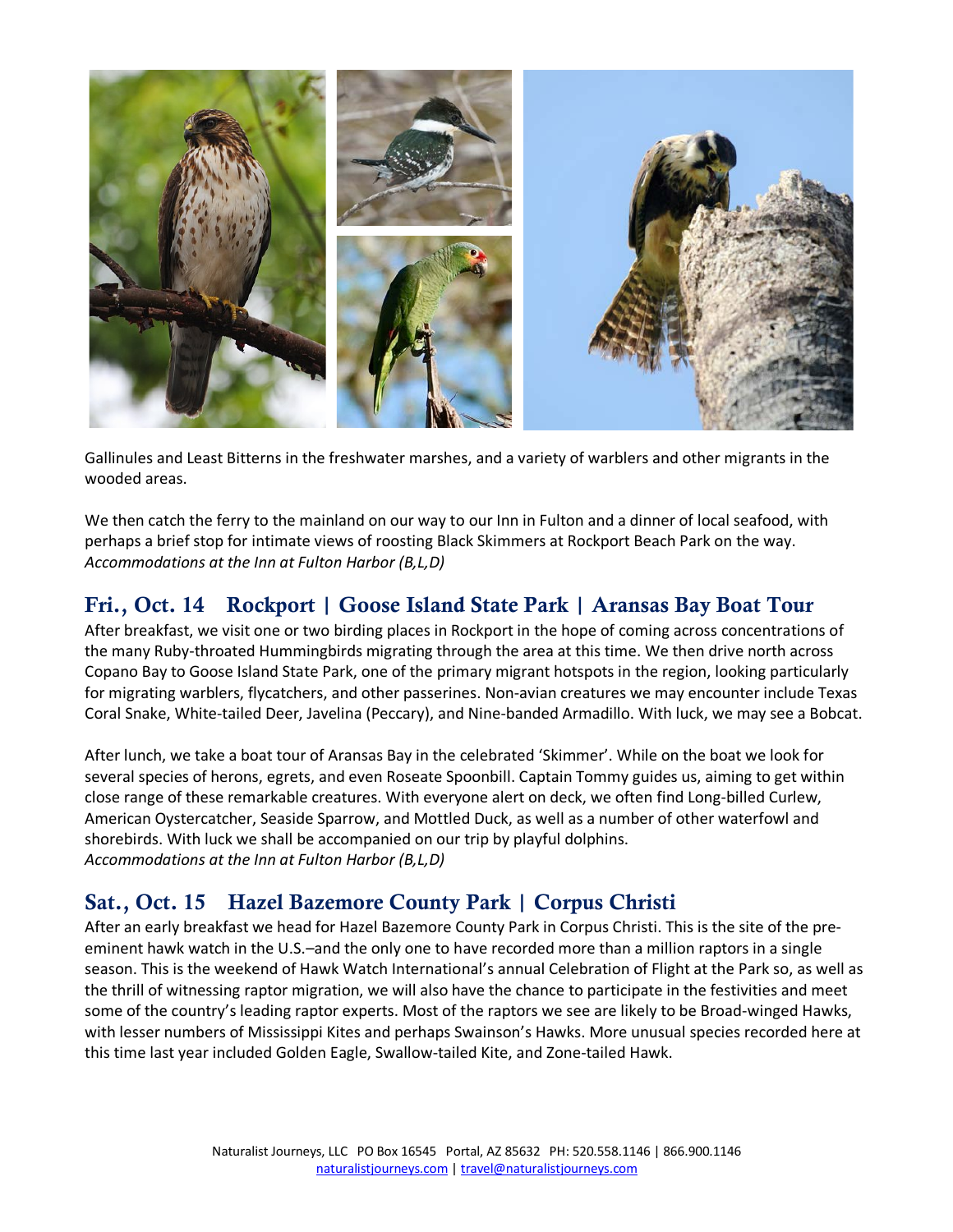

During the day, depending on the pattern of the raptor migration, we will take the opportunity of driving around Hazel Bazemore Park, where birds we come across are likely to include Inca Dove, Couch's Kingbird, and Cave Swallow, as well as visiting nearby Pollywog Ponds. This is a wonderful mix of woodlands and wetlands with a good chance of Groove-billed Ani and, depending on the weather, an array of warblers and other neotropical migrants.

We then dine at a local restaurant before driving to our nearby hotel in Corpus Christi. *Accommodations at the Holiday Inn Corpus Christi Airport & Convention Center (B,L,D)*

#### Sun., Oct. 16 Corpus Christi | Departures

We make sure that everyone who has not made other arrangements gets to the Corpus Christi International Airport (MFE) by noon. It's only a 15 minute or so drive from our hotel so there's time in the morning to do some last-minute birding at Hazel Bazemore County Park. The hope is that some of the migrating raptors will have roosted in trees in the surrounding area and we will be able to witness a 'lift-off' as they take to the air to continue their journey south–one of the memorable sights of birding and, with luck, a fitting climax to what should prove to be a productive and enjoyable visit to South Texas. *(B)*